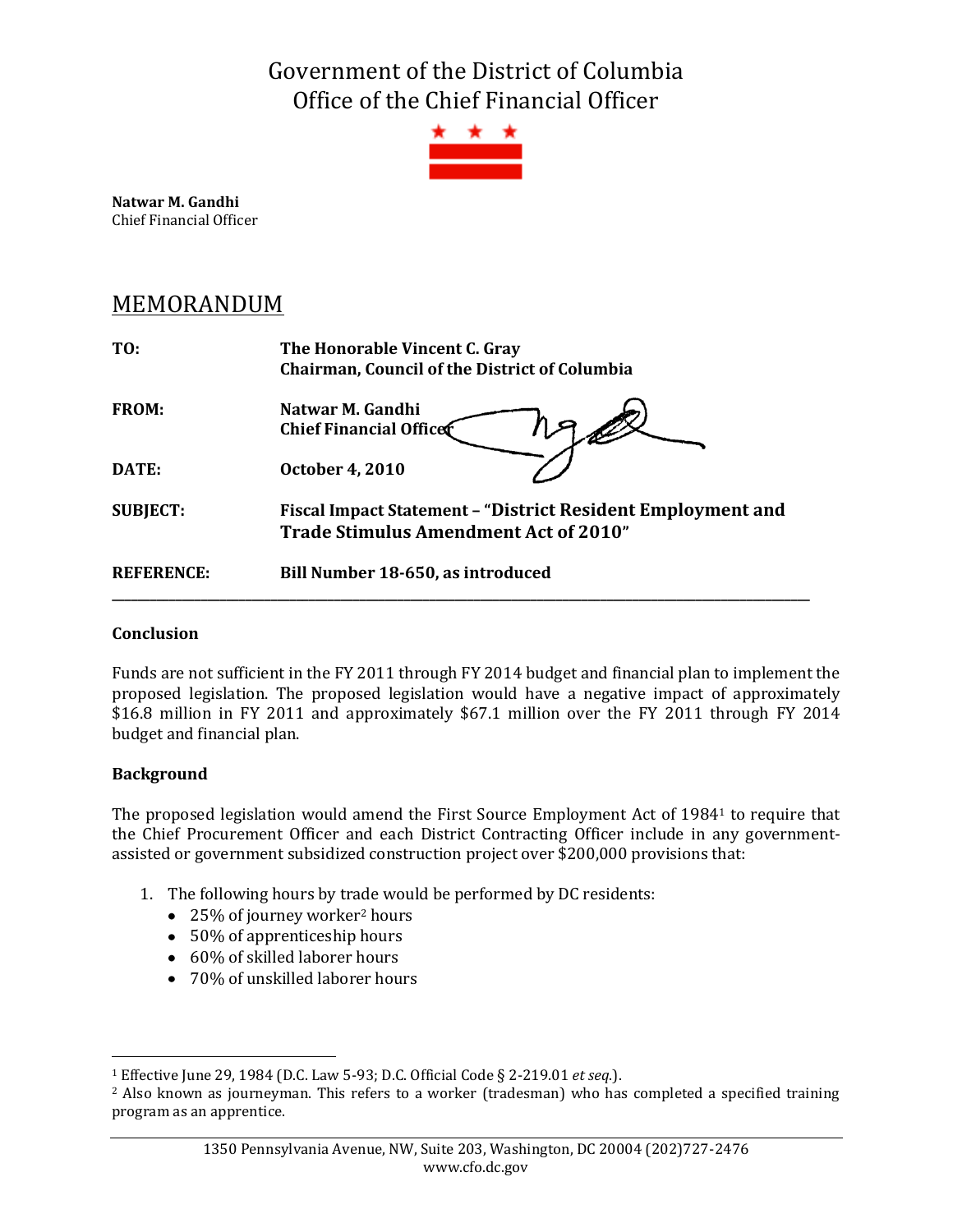FIS: B18-650 "District Resident Employment and Trade Stimulus Amendment Act of 2010," as Introduced

- 2. Two union-related agreements would be in place: 1) Project Labor Agreement; <sup>3</sup> and 2) Labor Peace Agreement. 4
- 3. The District's regulations concerning the registration of apprenticeship programs and agreements, and the resolution of disputes under the Apprenticeship Council would be satisfied. However, it also would require that a certified apprentice program in existence for a minimum of 3 years continue to provide employment to the apprentice after the project's end, even if the apprentice hadn't successfully completed the program.
- 4. Contractors must submit to the Department of Employment Services (DOES) a monthly contract compliance report containing a detailed account of the hours worked and by whom.

The proposed legislation would also require DOES to maintain the reported information, as well as contact details of each project's general contractor and subcontractors, in a publicly accessible online database. Lastly, it would exempt Certified Business Enterprises<sup>5</sup> from these requirements.

#### **Financial Plan Impact**

 $\overline{a}$ 

Funds are not sufficient in the FY 2011 through FY 2014 budget and financial plan to implement the proposed legislation. The proposed legislation has two key effects that would impose additional costs of approximately \$16.8 million in the FY 2011 and \$67 million in the FY 2011 through FY 2014 budget and financial plan on government-assisted and government-subsidized construction projects over \$200,000.

#### *1. Impact on Construction Projects Procured by the District of Columbia*

The proposed legislation would require construction projects over \$200,000 to have Project Labor Agreements (PLA) and Labor Peace Agreements in place. The PLA requirement would likely result in a larger proportion of contracts being served under collective bargaining agreements, which would lead to higher labor costs. <sup>6</sup> With the available information, the OCFO estimates that

<sup>&</sup>lt;sup>3</sup> A Project Labor Agreement (PLA) is a pre-hire collective bargaining agreement that is project-specific, covers all the crafts on a project, and lasts only as long as the project. A PLA standardizes work schedules, apprentice-journey level ratios, hours, payment arrangements, and other terms and conditions. It provides a uniform contract expiration date so that the project is not affected by the expiration of various local union agreements while the PLA is in effect, guarantees there are no-strikes and no-lockouts during the project, and provides alternative dispute resolution procedures for a range of issues. For non-federal PLAs, bidding cannot be restricted to union contractors. However, all successful bidders must become signatories to the PLA but are not necessary bound thereby to other jurisdiction-based agreements.

<sup>4</sup> A written agreement between the employer and the labor organization that contains, at a minimum, a provision prohibiting the labor organization and its members from engaging in any picketing, work stoppage, boycott, or other economic interference with the employer's operations in which the District has a proprietary interest, for the duration of the project.

<sup>5</sup> There are 6 types of Certified Business Enterprises under DC law: 1) local (located in DC and has at least 50% of employees, assets, owners or sales in DC); 2) small; 3) disadvantaged; 4) resident-owned; 5) longtime resident; and 6) local with principal offices located in an enterprise zone.

<sup>6</sup> The aggregate estimates of the premium paid to unionized labor vary from 13 percent to 22 percent, but construction wage premiums are generally around 30 percent to 34 percent. For our estimates, we used a range of 8.1 percent—the lowest documented premium level in the District—and 15 percent for projects under \$5 million. For projects over \$5 million, we used a wage premium of 2 percent to 4 percent. This is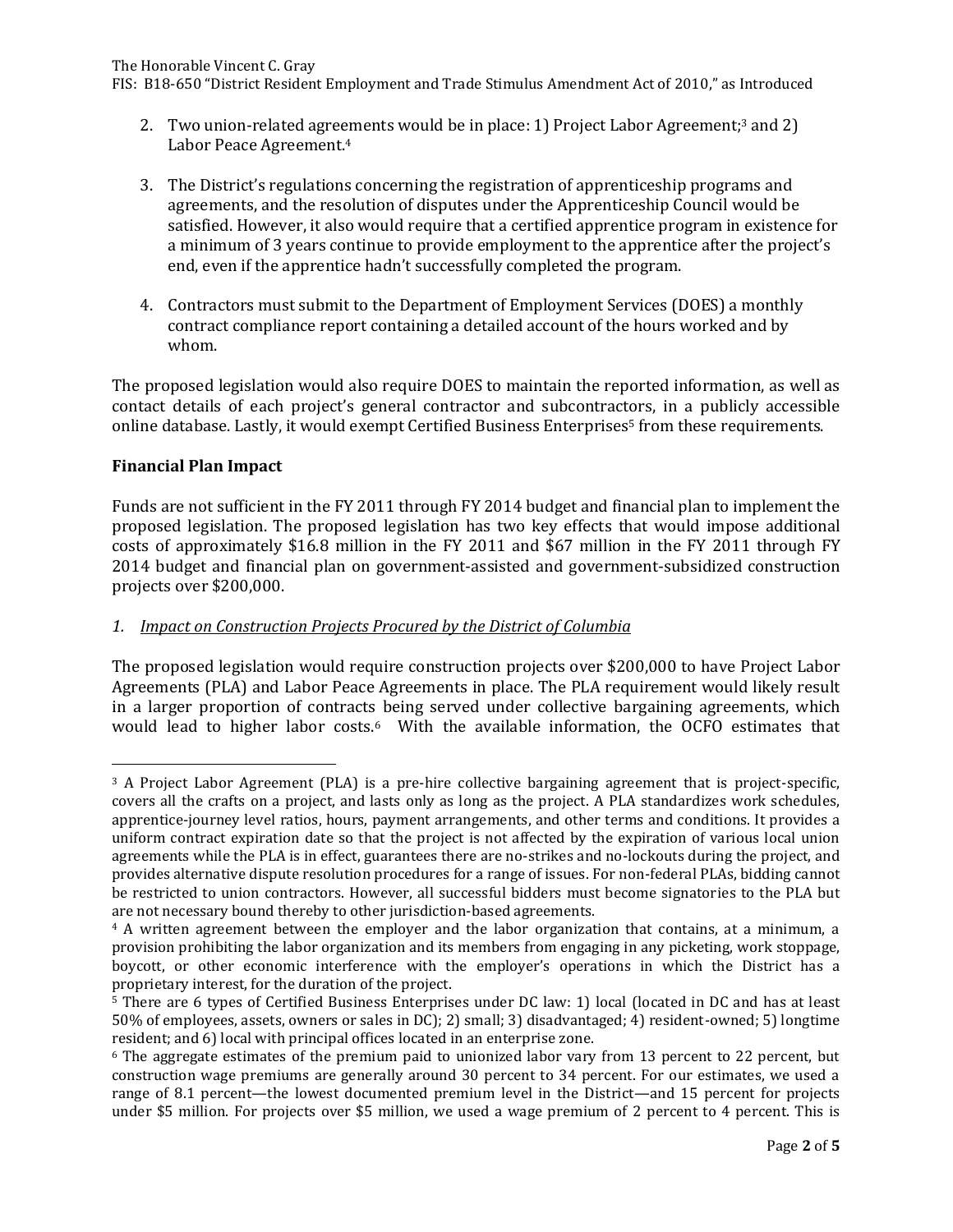The Honorable Vincent C. Gray FIS: B18-650 "District Resident Employment and Trade Stimulus Amendment Act of 2010," as Introduced

contracting costs could increase by 2.4 percent to 4.7 percent for construction projects, excluding schools.7 School projects are contracted and managed differently—project management is generally done by the Office of Public Education Facilities Modernization (OPEFM). The OCFO estimates that construction costs to OPEFM could increase by 1.9 percent to 3.6 percent.<sup>8</sup> The fiscal impact statement uses the midpoints of the aforementioned ranges. As a result, construction costs are expected to increase by \$16.7 million annually for all construction projects procured by the District.<sup>9</sup>

#### *2. Impact on the Department of Employment Services*

 $\overline{a}$ 

The proposed legislation would require that construction projects employ DC residents to fill at least 25 percent of journey worker hours, 50 percent of apprenticeship hours, 60 percent of skilled laborer hours, and 70 percent of unskilled laborer hours. Under the current First Source Employment Agreement program, all government-assisted and government-subsidized projects must source at least 51 percent of their labor hours with District residents and DOES serves as the key implementation agency. The proposed legislation would impose differentiated local hiring requirements and new reporting requirements for certain construction projects; thus it would expand DOES's role for approximately 300 government-assisted projects. And unlike First Source Employment Agreements which contain a best efforts standard, the proposed legislation would require a contractor to meet the District resident hiring standards even if there are insufficient numbers of District residents with the skills necessary to fill the positions in the labor market.

In order for DOES to implement, oversee, and enforce the residential hiring provisions of the proposed legislation, they would require additional resources to hire 1 FTE as a Manpower Development Specialist. The Manpower Development Specialist would be responsible for coordinating and collecting information from construction contractors and leading the effort with Employer Services, Workforce Development, and the Office of Apprenticeships to track and place residents to meet the PLA hiring standards.

because larger projects could already have some organized labor in place and PLA's are not expected to have as large cost effects. The final estimate is the midpoint of our range estimates. For details on the wage premiums, please see Brent Bratsberg and James F. Ragan, Jr, "Changes in the Union Wage Premium by Industry", Industrial and Labor Relations Review, Vol. 56, No. 1 (Oct., 2002), pp. 65-83, McKinley Blackburn, "Are Union Wage Differentials in the United States Falling?" Industrial Relations, Vol. 47, No. 3 (July 2008), and John Schmitt, The Unions of the States, Center for Economic Policy Research, February 2010.

<sup>7</sup> This range is estimated using FY 2008 data as the baseline audit is subject to annual fluctuations. In FY 2008, the District construction contracts over \$200,000 totaled \$390 million. We focused on approximately 250 smaller projects (under \$5 million) and 15 bigger projects (over \$5 million), as described in footnote 6. In construction projects, labor costs are typically 47 percent of total costs.

<sup>8</sup> In FY 2008, OPEFM has spent approximately \$217 million in school construction projects. The estimate is developed assuming projects under \$5 million, or about a quarter of the construction value—would face larger increases in labor costs compared to projects above \$5 million. This assumption is based on the observation that larger projects are likely to have the involvement of the organized labor, and implementation of the PLA's would not result in significant wage premiums.

<sup>9</sup> This impact could be reduced by increasing the \$200,000 threshold. For example, increasing this threshold to \$2 million will reduce the annual projected cost increases to \$12.3 million, and increasing the threshold to \$5 million will result in annual cost increases of \$8 million.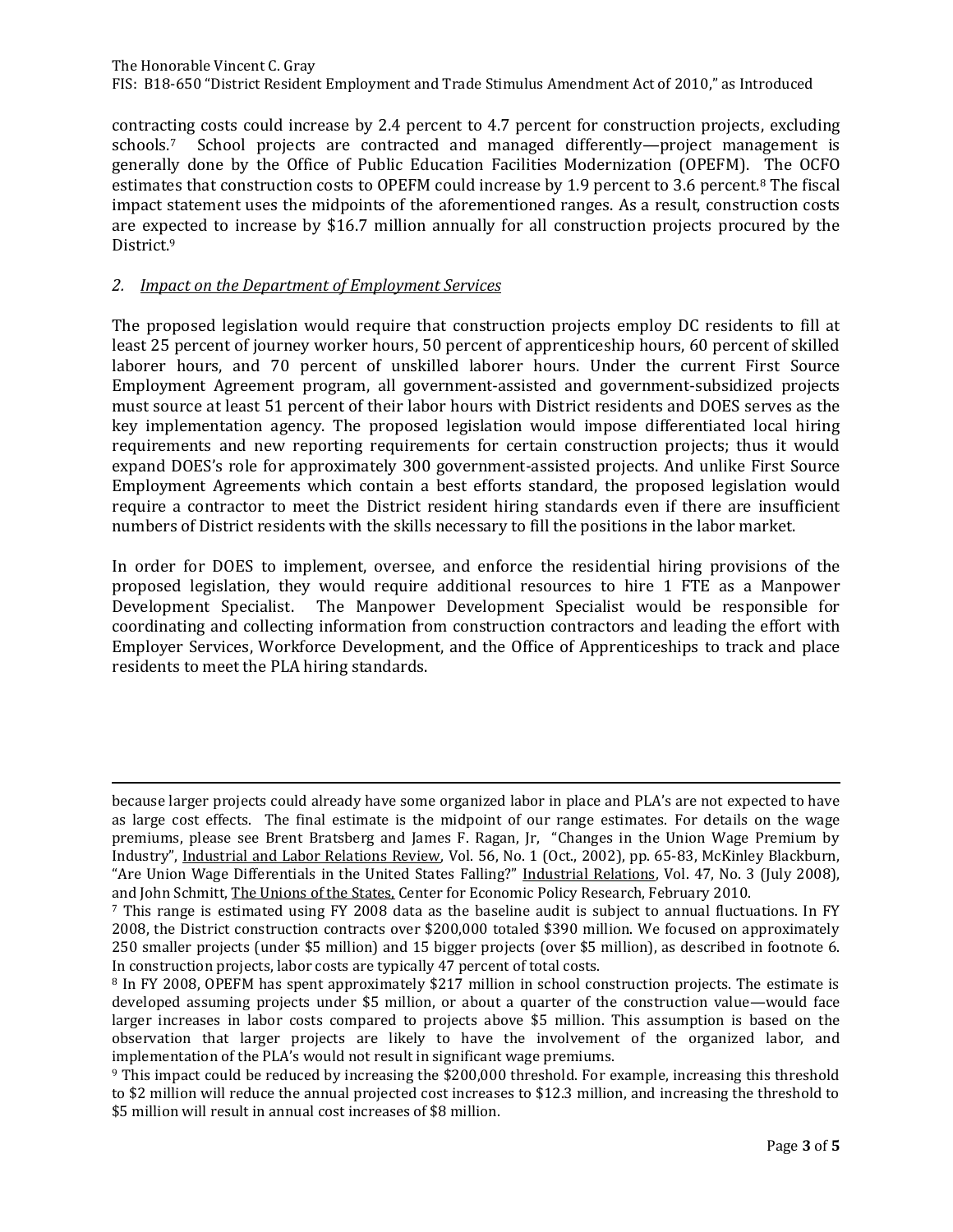$\overline{a}$ 

FIS: B18-650 "District Resident Employment and Trade Stimulus Amendment Act of 2010," as Introduced

| <b>Estimated Negative Fiscal Impact</b><br>B18-650, District Resident Employment and Trade Stimulus Amendment Act of 2010 |                |                |                |                |              |  |  |
|---------------------------------------------------------------------------------------------------------------------------|----------------|----------------|----------------|----------------|--------------|--|--|
|                                                                                                                           | <b>FY 2011</b> | <b>FY 2012</b> | <b>FY 2013</b> | <b>FY 2014</b> | 4-Year Total |  |  |
| Increase in Construction Contract<br>Costs for All Government<br>Projectsb                                                | \$16,700,000   | \$16,700,000   | \$16,700,000   | \$16,700,000   | \$66,800,000 |  |  |
| Salary and Benefits for 1 FTE<br><b>Manpower Development</b><br>Specialist at DOES <sup>a</sup>                           | \$58,771       | \$58,924       | \$59,076       | \$59,229       | \$236,001    |  |  |
| <b>Total Negative Impact</b>                                                                                              | \$16,758,771   | \$16,758,924   | \$16,759,076   | \$16,759,229   | \$67,036,001 |  |  |

<sup>a</sup>DOES would hire one Manpower Development Specialist in FY 2011. Compensation is for one full-time Manpower Development Specialist\CS 9-05, including fringe benefits (19.95 percent). <sup>b</sup>The estimate includes all available information on the District's construction contracts greater than \$200,000 including schools.

On the implementation of the differentiated local hiring requirements, it is important to note that the District already faces difficulties in meeting its First Source Agreement requirements. According to DOES, government contracts have been able to fill only 34 percent of their labor hours on average with District residents, compared to the required 51 percent. In order to meet the proposed PLA requirements, government-assisted construction projects would have to hire approximately 750 to 900 additional District residents annually.10 This is equivalent to an 18 to 22 percent increase in hiring of construction workers who are District residents.<sup>11</sup> By imposing differentiated hiring requirements, the proposed legislation may increase the "hiring gap" particularly among skilled labor and unskilled laborers, for which local hiring requirements would be raised to 60 and 70 percent of total labor hours respectively.

#### **Additional Note on Projects Receiving DC Government Subsidies**

The proposed legislation would also impose the same hiring and labor organization requirements on all government-subsidized projects over \$200,000. This would not have a negative fiscal impact on projects with government subsidies. The District's main tools of economic development subsidies are either linked to the value of the real property (through real property tax abatements, Tax Increment Financing (TIF) and Payment in Lieu of Taxes (PILOT)) or the value of the construction materials (through sales tax abatements). Thus, any potential increase in the cost of labor would not directly affect the value of the abatements offered by the District.

However, the general policy justification for economic development projects is that tax abatements and government subsidies are needed for such projects because of relatively higher costs of these

<sup>&</sup>lt;sup>10</sup> This estimate carries heavy caveats: It assumes that government-assisted construction projects are approximately \$400 million annually (2007 Economic Census) and average construction wage is \$23 per hour (Bureau of Labor Statistics, May 2009 State Occupational Employment and Wage Estimates). It also assumes projects last 35 to 45 weeks on average and District residents are hired for full project duration at 40 hours per week. The estimate uses 34 percent baseline local hiring.

<sup>11</sup> Alternatively, approximately 180 to 225 new District resident-workers would have to be hired quarterly. According to the 2007 Economic Census, the District's quarterly construction worker employment is approximately 5,000. The local government construction projects account for about 20 percent of all construction projects in the District. Using the same ratio, we estimate that quarterly hiring is at about 1,000 construction workers for government-assisted projects.